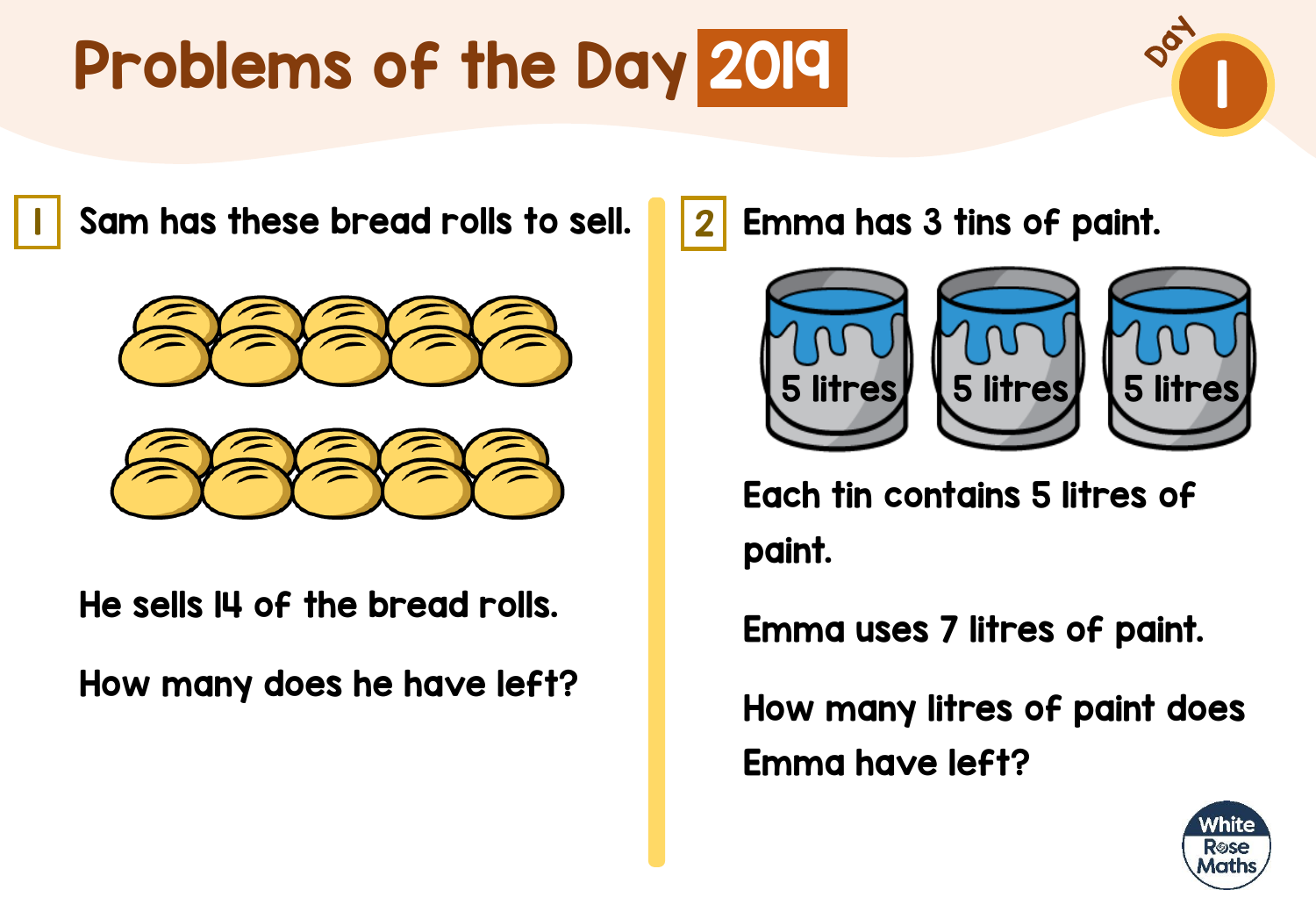

<mark>l</mark> Lily has 20 apples. The same of  $\vert 2 \vert$ 



She packs the apples into bags of 4

How many bags does she need?

Gemma has £20

She buys 2 of these magazines.



How much money does Gemma have left?

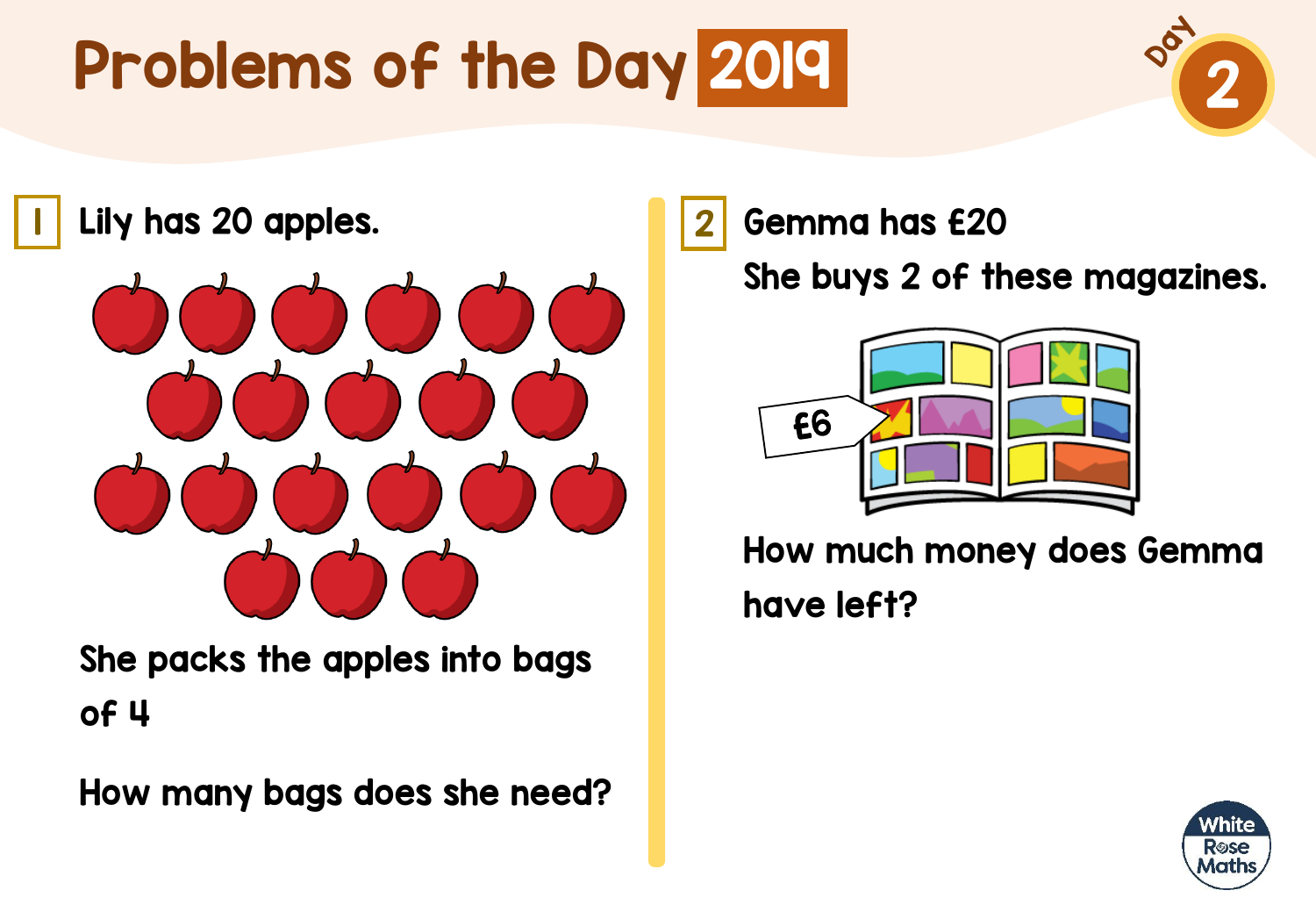

<mark>|</mark> Max has 4 number cards. <mark>|</mark> 2



He uses them to make 2 calculations.

$$
\boxed{\phantom{0}} + \boxed{\phantom{0}} = 70
$$
  

$$
\boxed{\phantom{0}} - \boxed{\phantom{0}} = 20
$$

Work out where the numbers should go.

Mr Jones shares these pens between 2 classes.



How many pens does each class get?

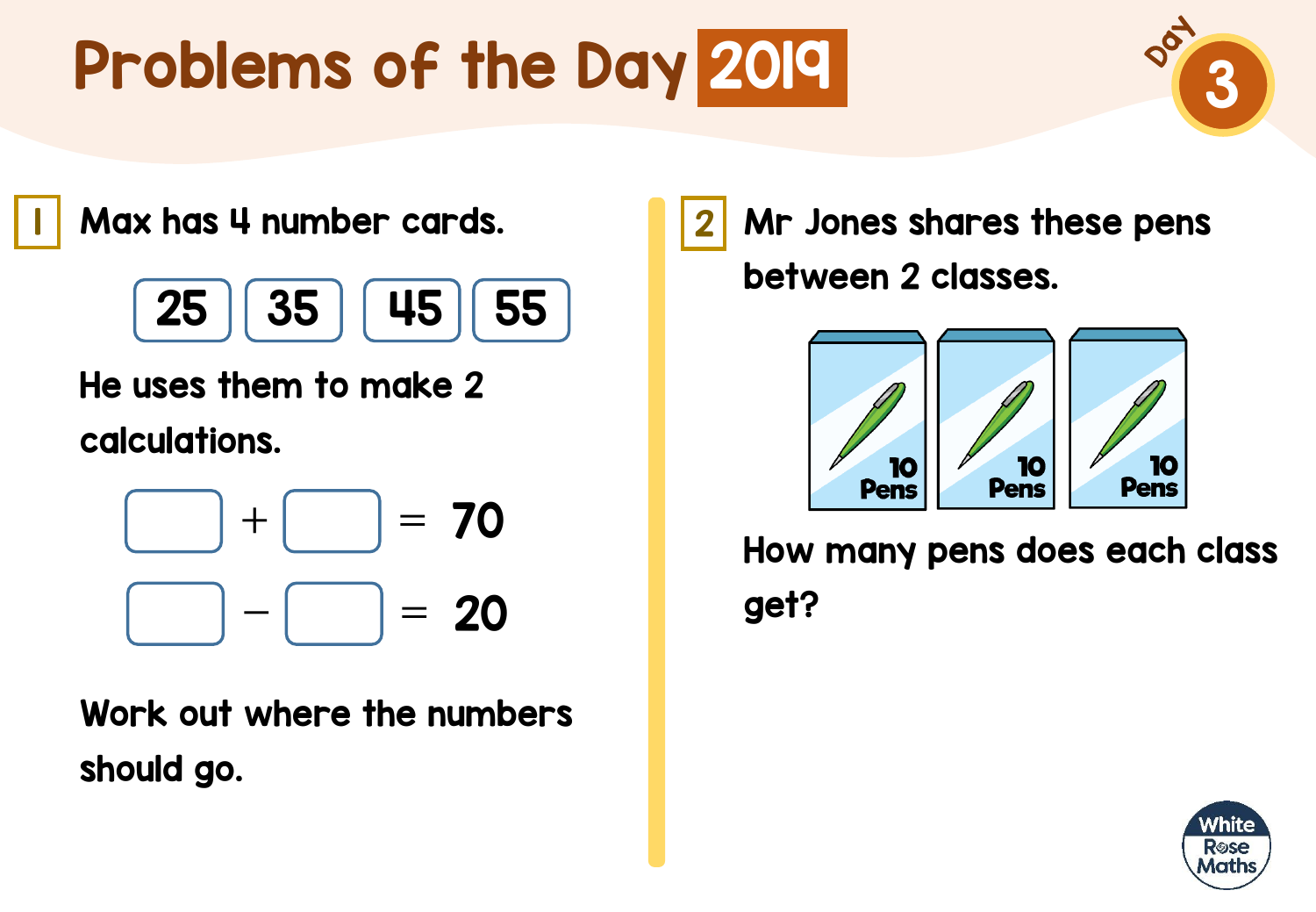

<mark>l</mark> Rosie has 42 sweets in total. <mark>1</mark>2



How many sweets are in the bag?

Fred sells stamps.



On Monday he sold 25 stamps.

On Tuesday he sold 15 more stamps than he did on Monday.

How many stamps did he sell altogether?

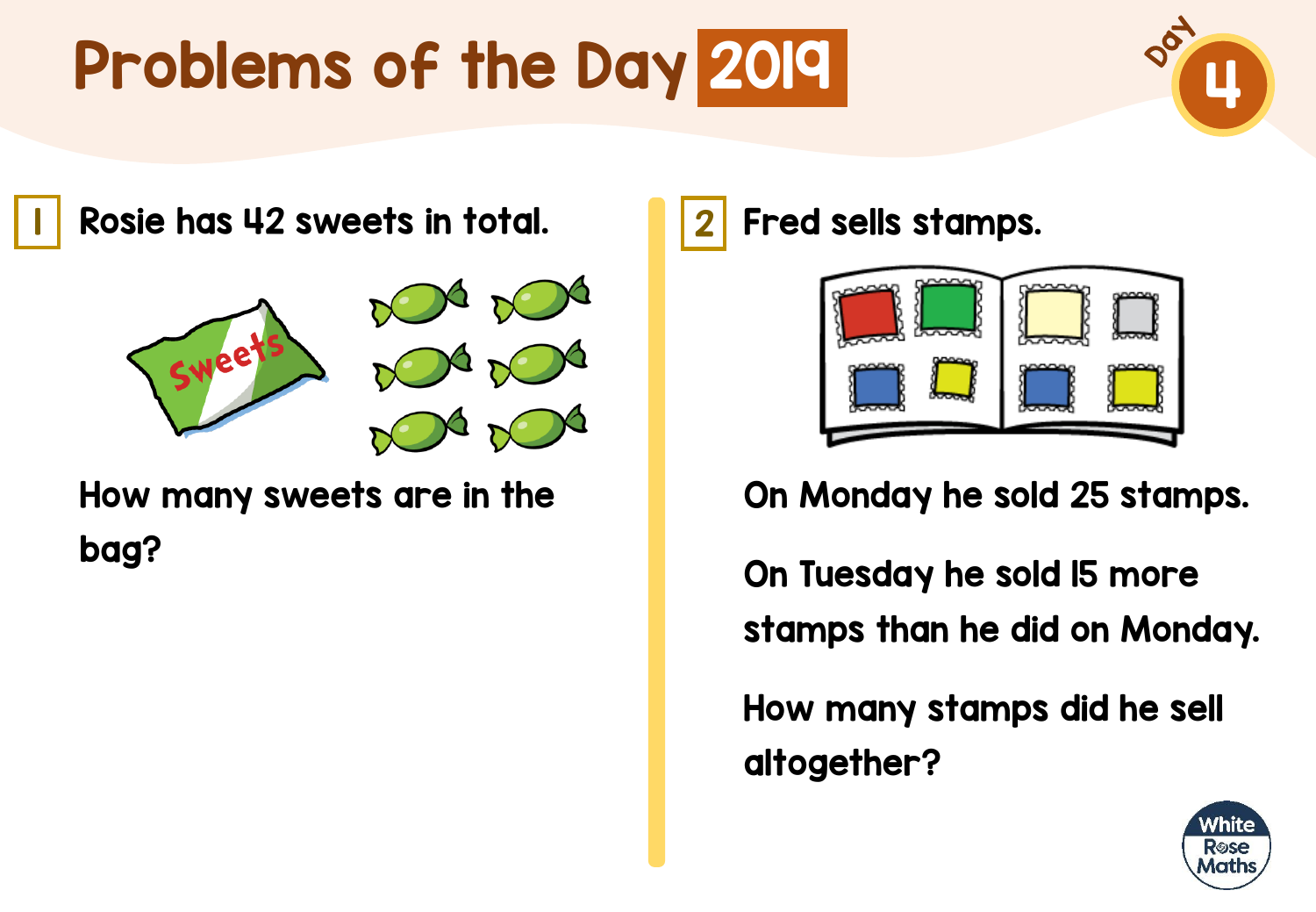



Two shirts cost £12



How much do 5 of the shirts cost?

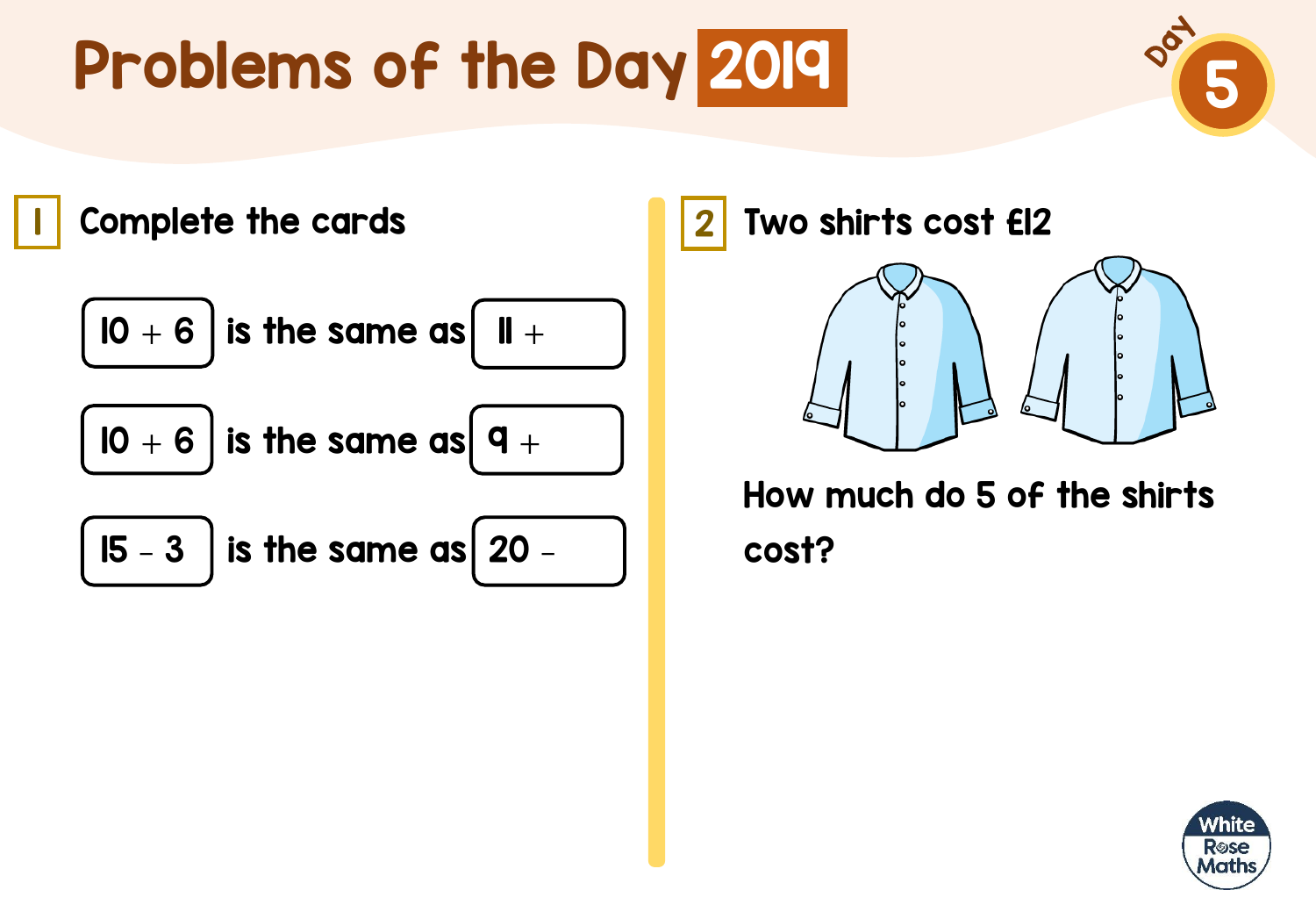

<mark>l</mark> Donna measures two toy bricks. 12



Which brick is the longest?

How much longer is the brick?

Here are some numbers.

$$
\begin{array}{|c|c|c|}\hline \textbf{18} & \textbf{23} & \textbf{37} & \textbf{45} \\ \hline \end{array}
$$

Max adds together two of the numbers.

His answer ends with a 5

What two numbers did Max add together?

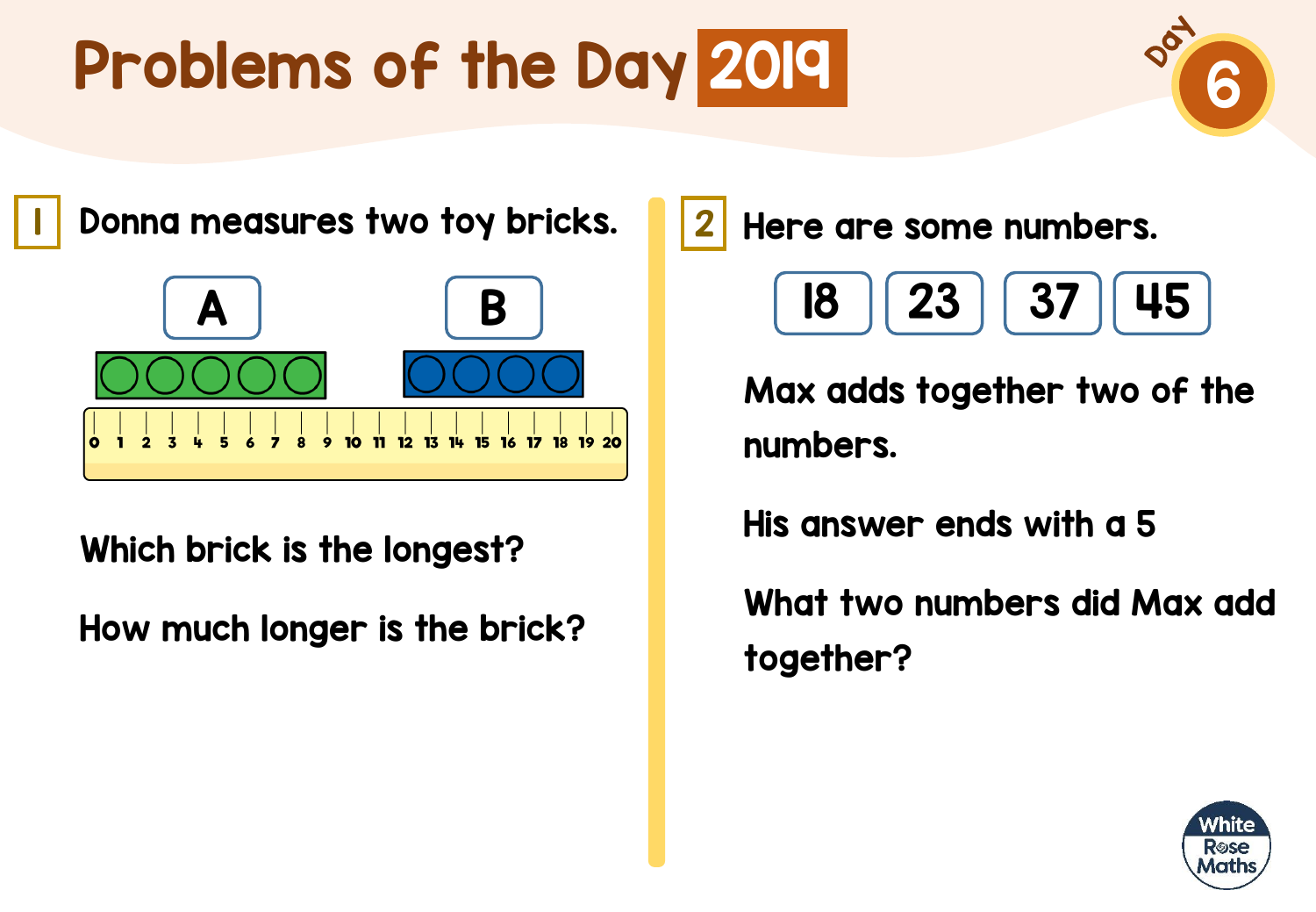

 $\blacksquare$  There are some cookies in a jar.  $\blacksquare\hspace{-0.2cm}|\hspace{0.2cm}2$ 

- Lee eats 5 of the cookies.
- Lucy eats 3 of the cookies.
- There are 9 cookies left in the jar.

How many cookies were in the jar at the start?

Amy has 32 pears.

She puts the pears into bags of 5



She needs 8 bags of pears.

How many more pears does she need?

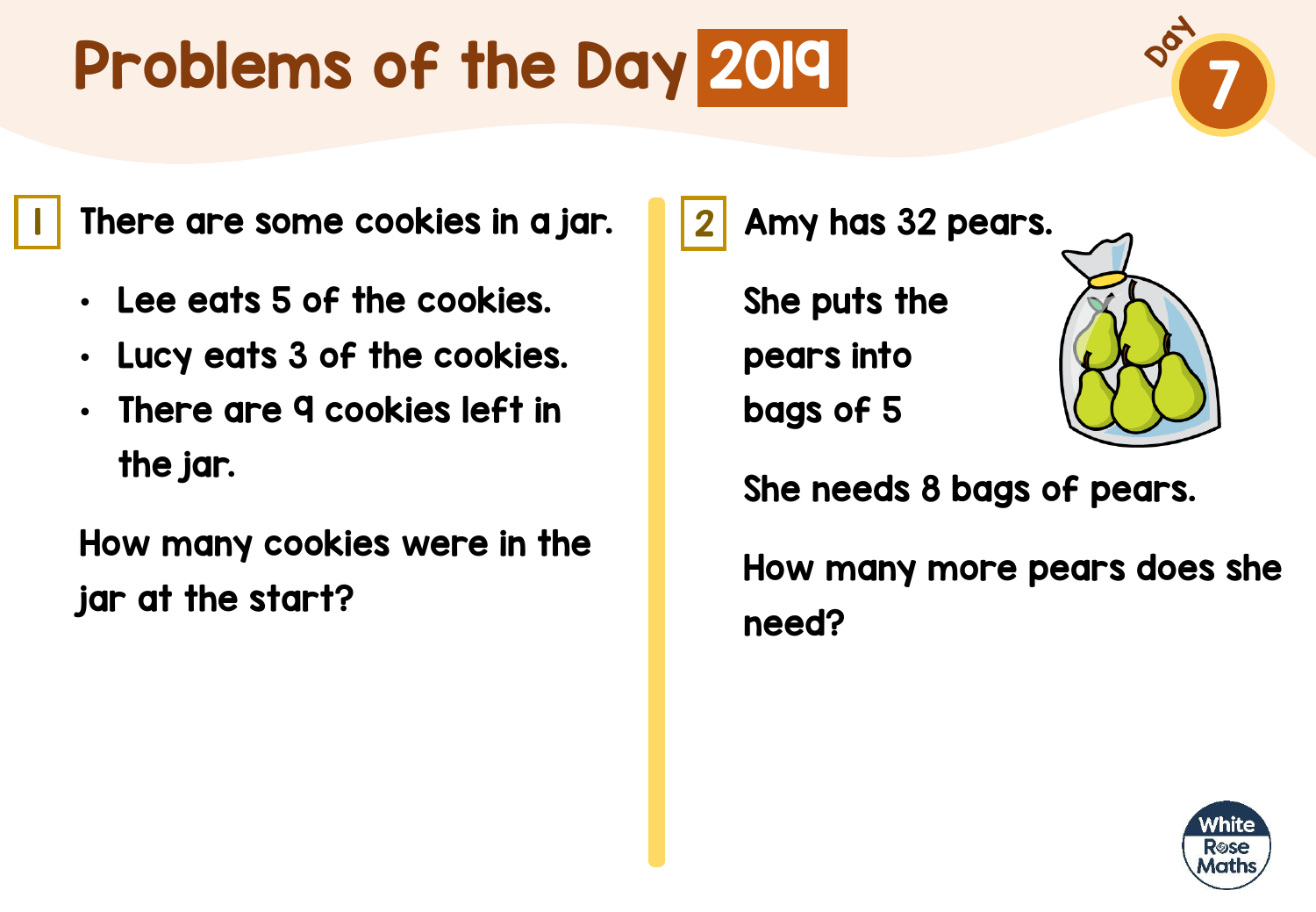

I Mo makes some squares and **1**2 triangles using lollipop sticks.



He makes 2 squares and 5 triangles.

How many sticks does he use?

The chart shows the number of seashells found by 4 children. Child Number of shells found Dan Theo Ella Filip is 10 shellsHow many more shells did Ella collect than Theo? Mhite Rose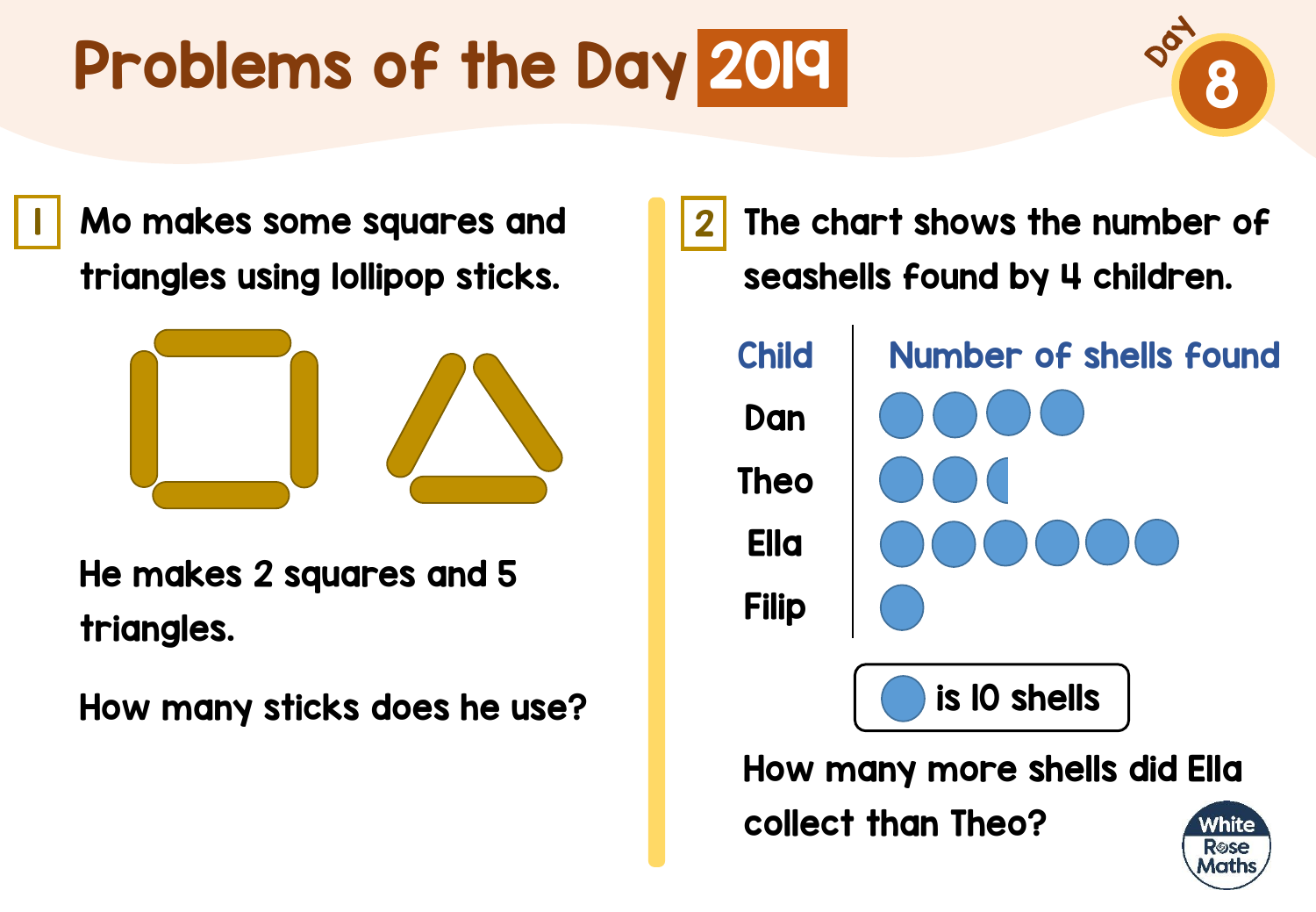

<mark>l</mark> Uma writes down a number. <mark>1</mark> 2

### 58

First she subtracts 2 from the number.

She then subtracts 2 tens from the number.

What is the sum of the digits in the new number?

Put the shaded bars in order of their lengths.



Start with the bar with the longest length.

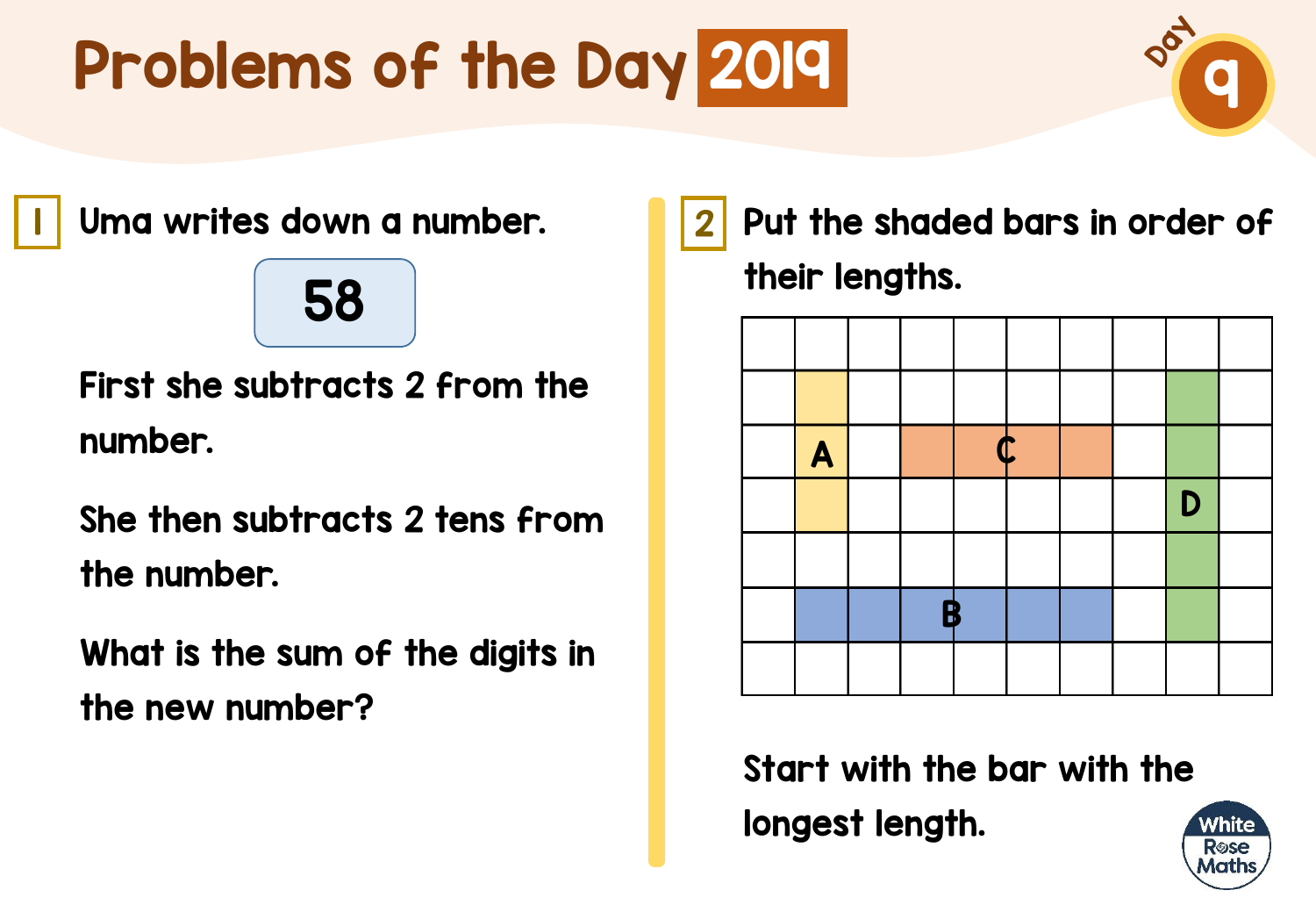



The mass of a  $\bigcirc$  is 5 kg



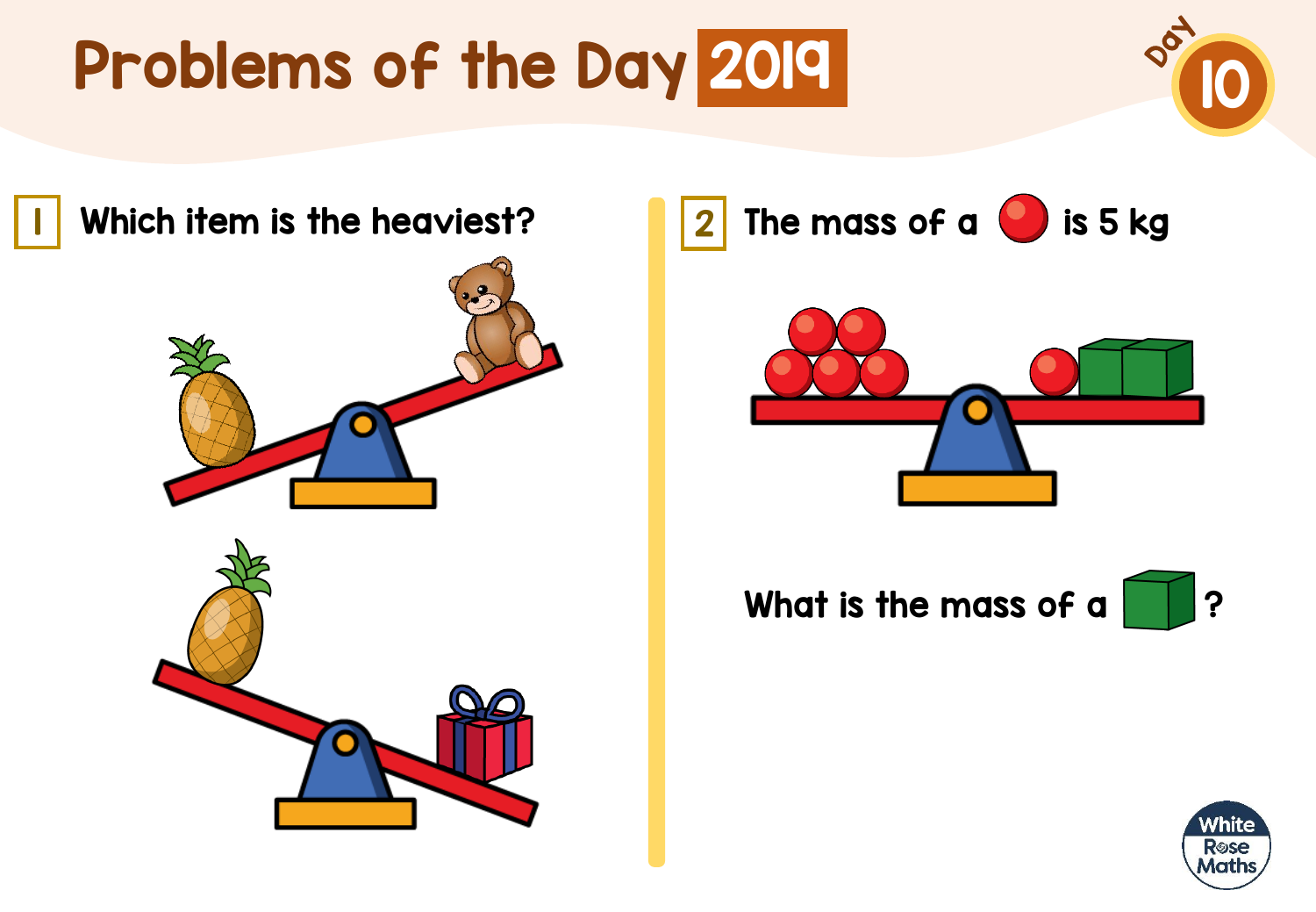I There are 26 children in a class. II<mark>.</mark> 2

There are 17 girls in the class.

How many more girls than boys are in the class?

The tree is 18 metres shorter than the lighthouse.



What is the total height of the tree and lighthouse?

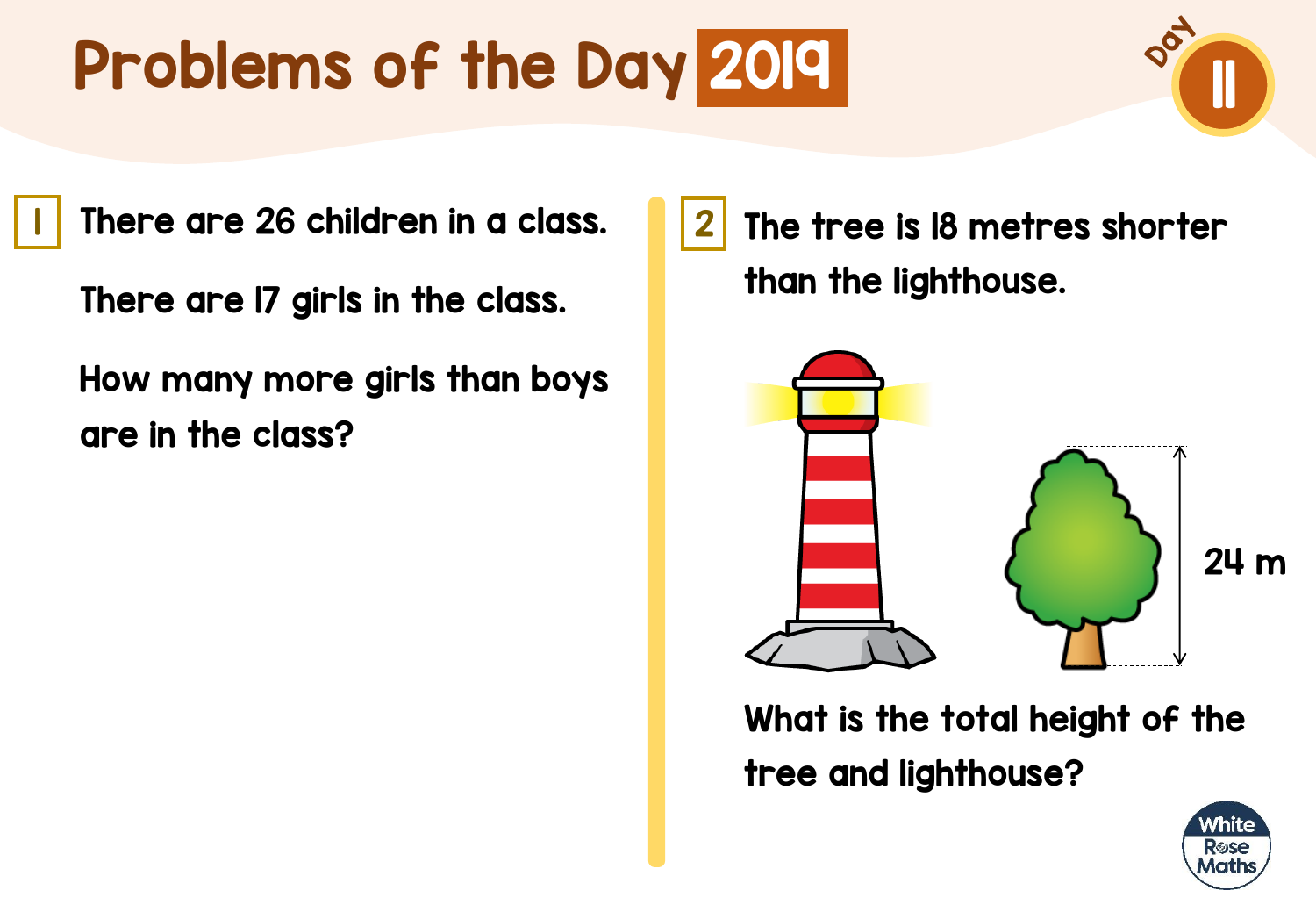



#### Work out the value of



Work out the value of A.



#### Work out the value of B.



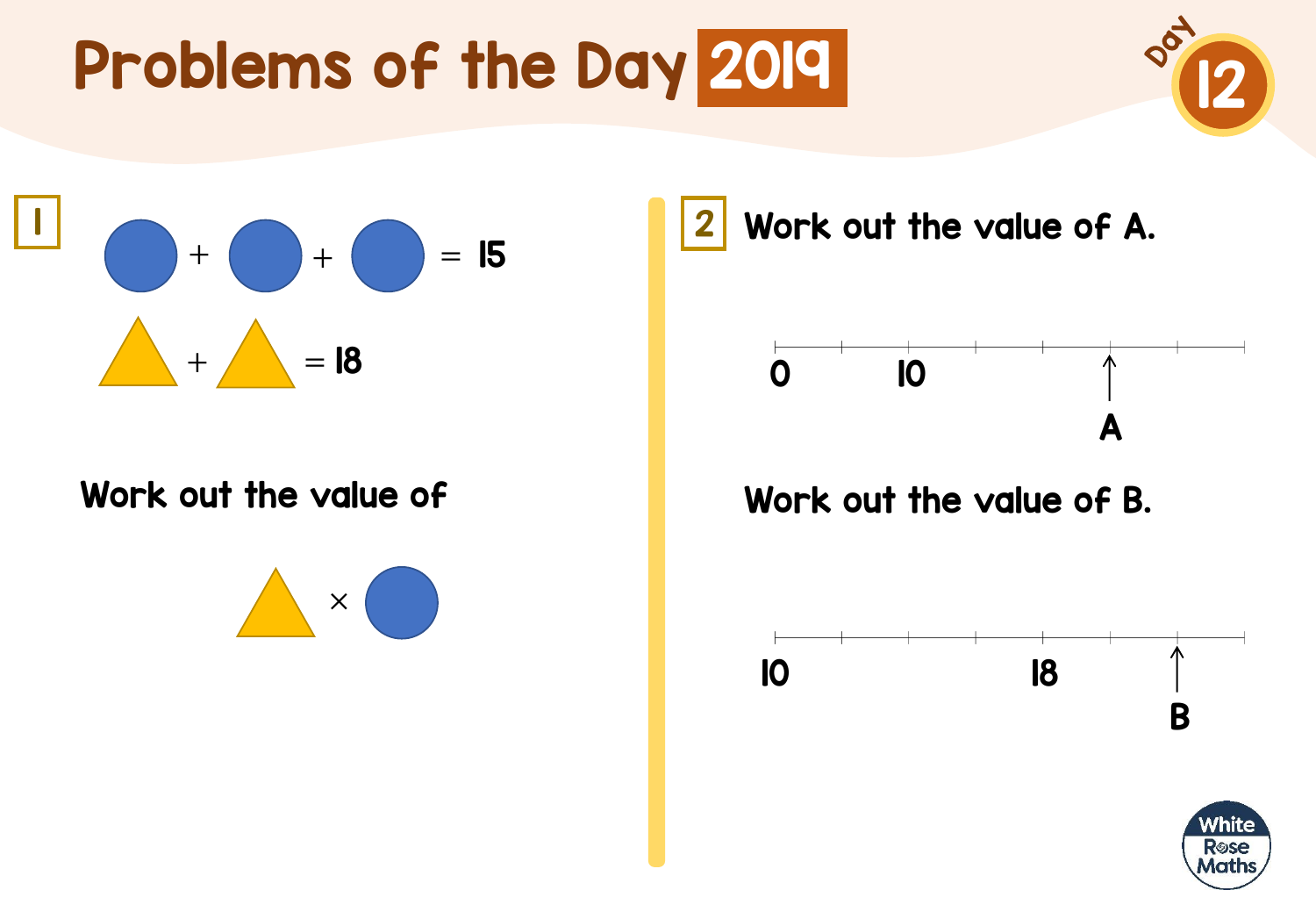

**I** A bucket holds IO litres of water. 12

Maz pours two full buckets of water into an empty barrel.



The barrel is now half full.

How many litres of water can the barrel hold?

Lily has two boxes of chocolates.





She eats 3 chocolates each day for 5 days.

How many chocolates are in the box after 5 days?

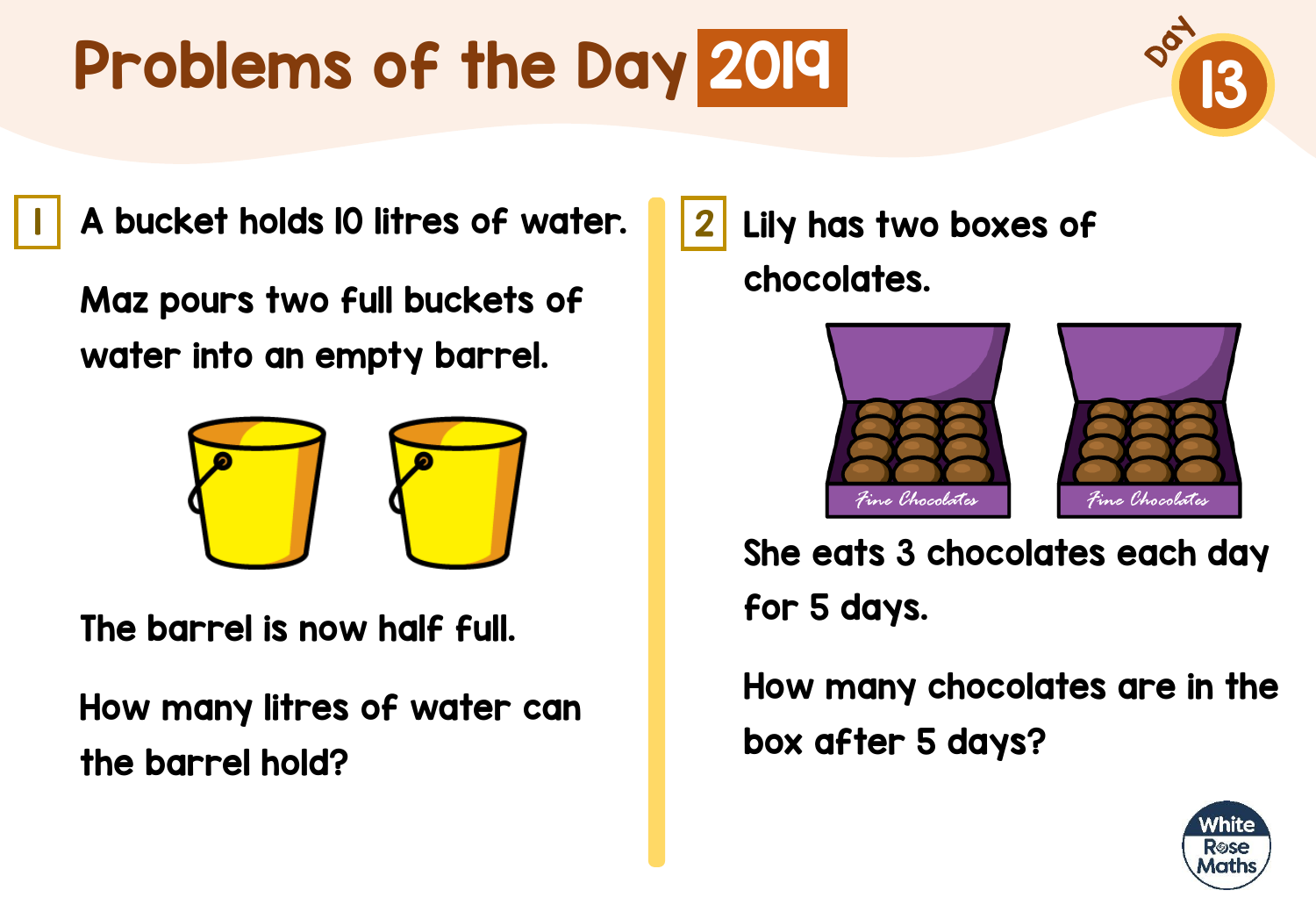

I Use the number cards to **12** 2 complete the addition.

$$
\begin{bmatrix} 1 & 2 & 6 & 8 \end{bmatrix}
$$

$$
\begin{bmatrix} -1 & -1 & -1 & -1 \end{bmatrix}
$$

Now try and complete the multiplication.

$$
\begin{array}{|c|} \hline \\[-1.2mm] \\[-1.2mm] \\[-1.2mm] \\[-1.2mm] \\[-1.2mm] \\[-1.2mm] \\[-1.2mm] \\[-1.2mm] \\[-1.2mm] \\[-1.2mm] \\[-1.2mm] \\[-1.2mm] \\[-1.2mm] \\[-1.2mm] \\[-1.2mm] \\[-1.2mm] \\[-1.2mm] \\[-1.2mm] \\[-1.2mm] \\[-1.2mm] \\[-1.2mm] \\[-1.2mm] \\[-1.2mm] \\[-1.2mm] \\[-1.2mm] \\[-1.2mm] \\[-1.2mm] \\[-1.2mm] \\[-1.2mm] \\[-1.2mm] \\[-1.2mm] \\[-1.2mm] \\[-1.2mm] \\[-1.2mm] \\[-1.2mm] \\[-1.2mm] \\[-1.2mm] \\[-1.2mm] \\[-1.2mm] \\[-1.2mm] \\[-1.2mm] \\[-1.2mm] \\[-1.2mm] \\[-1.2mm] \\[-1.2mm] \\[-1.2mm] \\[-1.2mm] \\[-1.2mm] \\[-1.2mm] \\[-1.2mm] \\[-1.2mm] \\[-1.2mm] \\[-1.2mm] \\[-1.2mm] \\[-1.2mm] \\[-1.2mm] \\[-1.2mm] \\[-1.2mm] \\[-1.2mm] \\[-1.2mm] \\[-1.2mm] \\[-1.2mm] \\[-1.2mm] \\[-1.2mm] \\[-1.2mm] \\[-1.2mm] \\[-1.2mm] \\[-1.2mm] \\[-1.2mm] \\[-1.2mm] \\[-1.2mm] \\[-1.2mm] \\[-1.2mm] \\[-1.2mm] \\[-1.2mm] \\[-1.2mm] \\[-1.2mm] \\[-1.2mm] \\[-1.2mm] \\[-1.2mm] \\[-1.2mm] \\[-1.2mm] \\[-1.2mm] \\[-1.2mm] \\[-1.2mm] \\[-1.2mm] \\[-1.2mm] \\[-1.2mm] \\[-1.2mm] \\[-1.2mm] \\[-1.2mm] \\[-1.2mm] \\[-1.2mm] \\[-1.2mm] \\[-1.2mm] \\[-1.2mm] \\[-1.2mm] \\[-1.2mm] \\[-1.2mm] \\[-1.2mm] \\[-1.2mm] \\[-1.2mm] \\[-1.2mm] \\[-1.2mm] \\[-1.2mm] \\[-1.2mm] \\[-1.2mm
$$

Tim has this coin.



He exchanges it for some 10p coins and some 5p coins. He gets these 10p coins.



How many 5p coins does he

get?

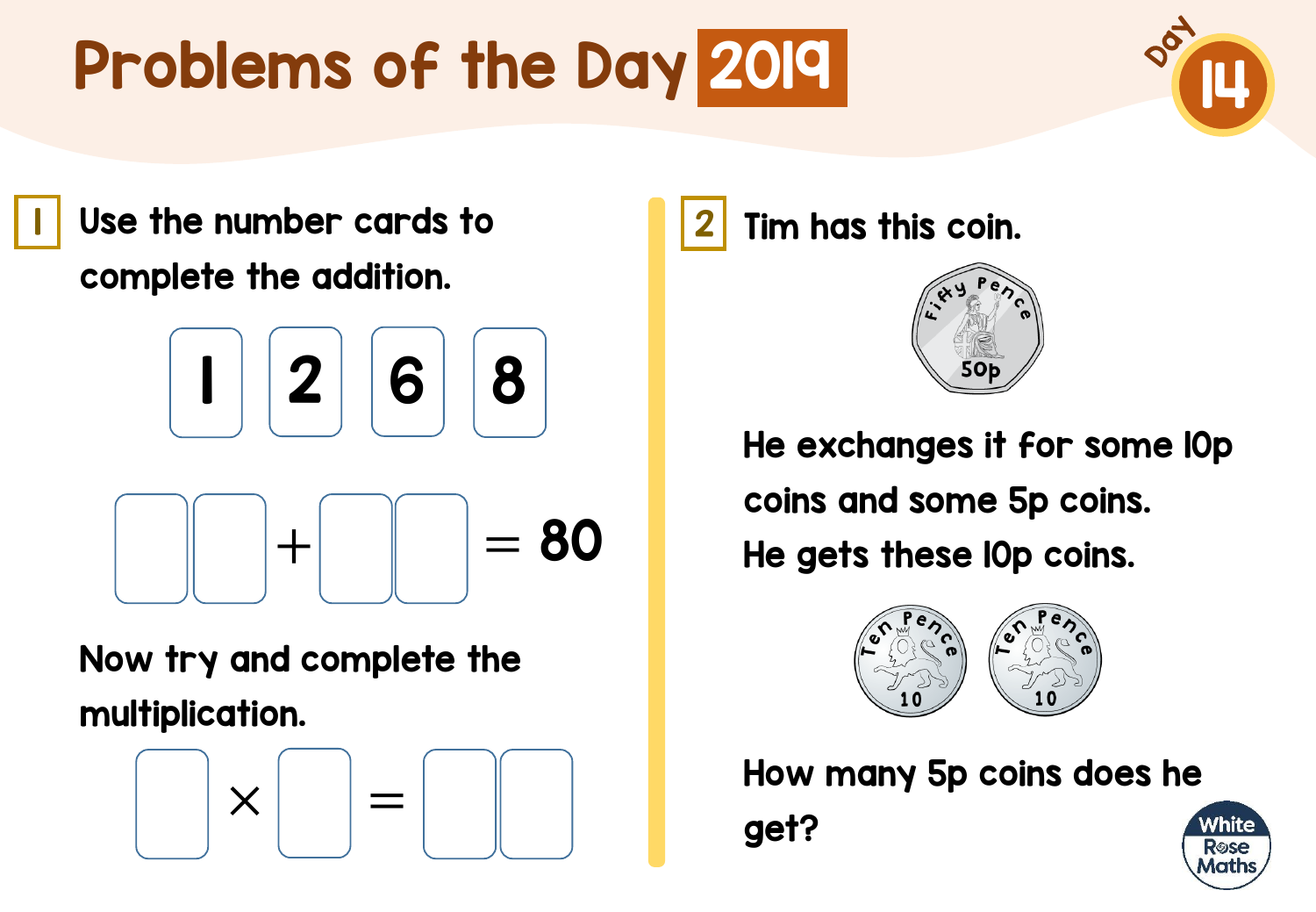

<mark>l</mark> Max and Holly each think of a **1**2 number.



The sum of their numbers is 50 Who is thinking of the greater number?

How much greater?

Yasmin buys 4 books.



Each book costs £2

She pays with a £20 note.

How much change does she get?

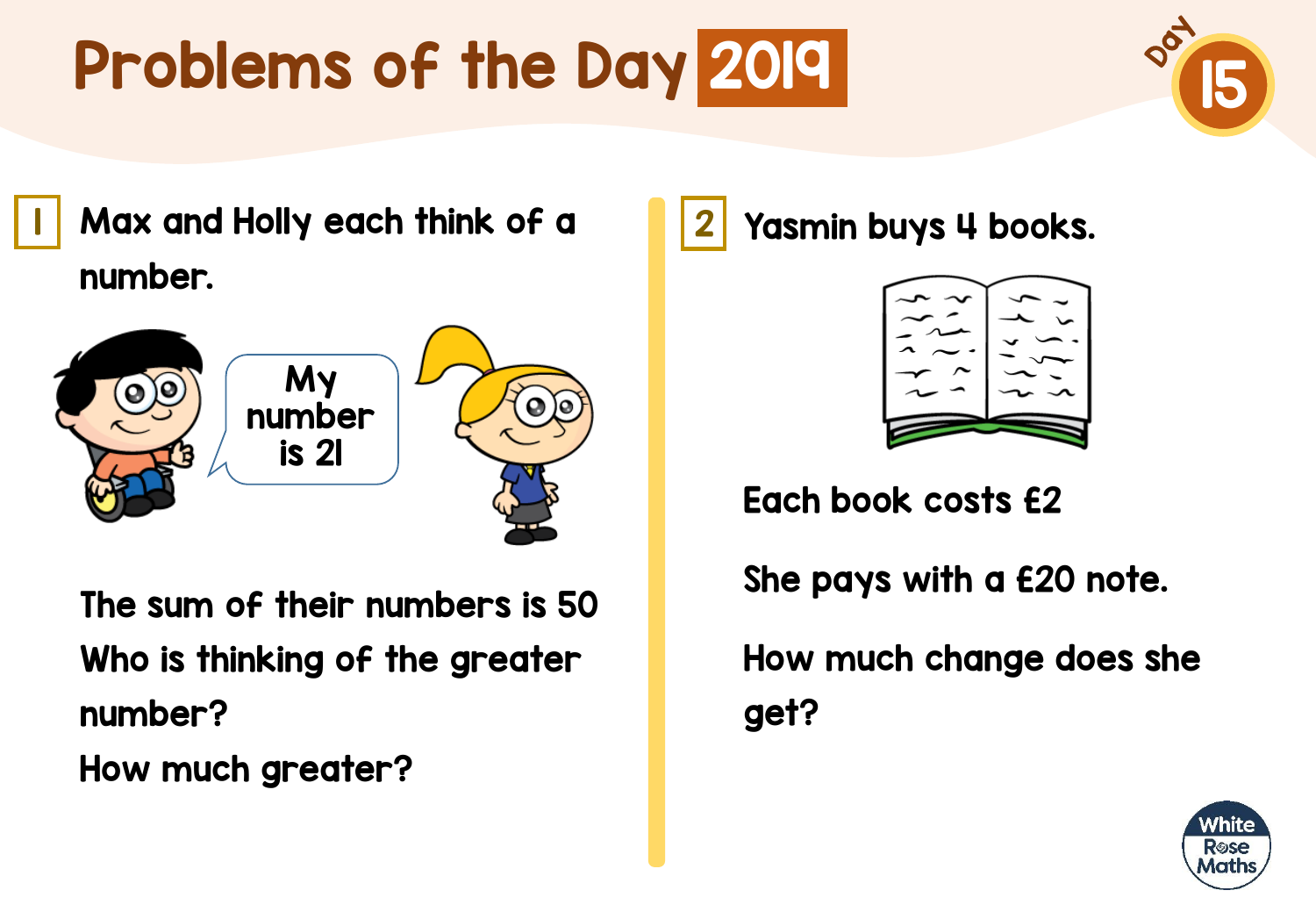

A bunch of 5 bananas cost £2 2



How much do 20 bananas cost?

Complete

$$
qq - 3 \text{ tens} = \boxed{\phantom{a}}
$$

$$
qu - 3 ones =
$$

$$
q\mu - 5 \underline{\hspace{1cm}} = 44
$$



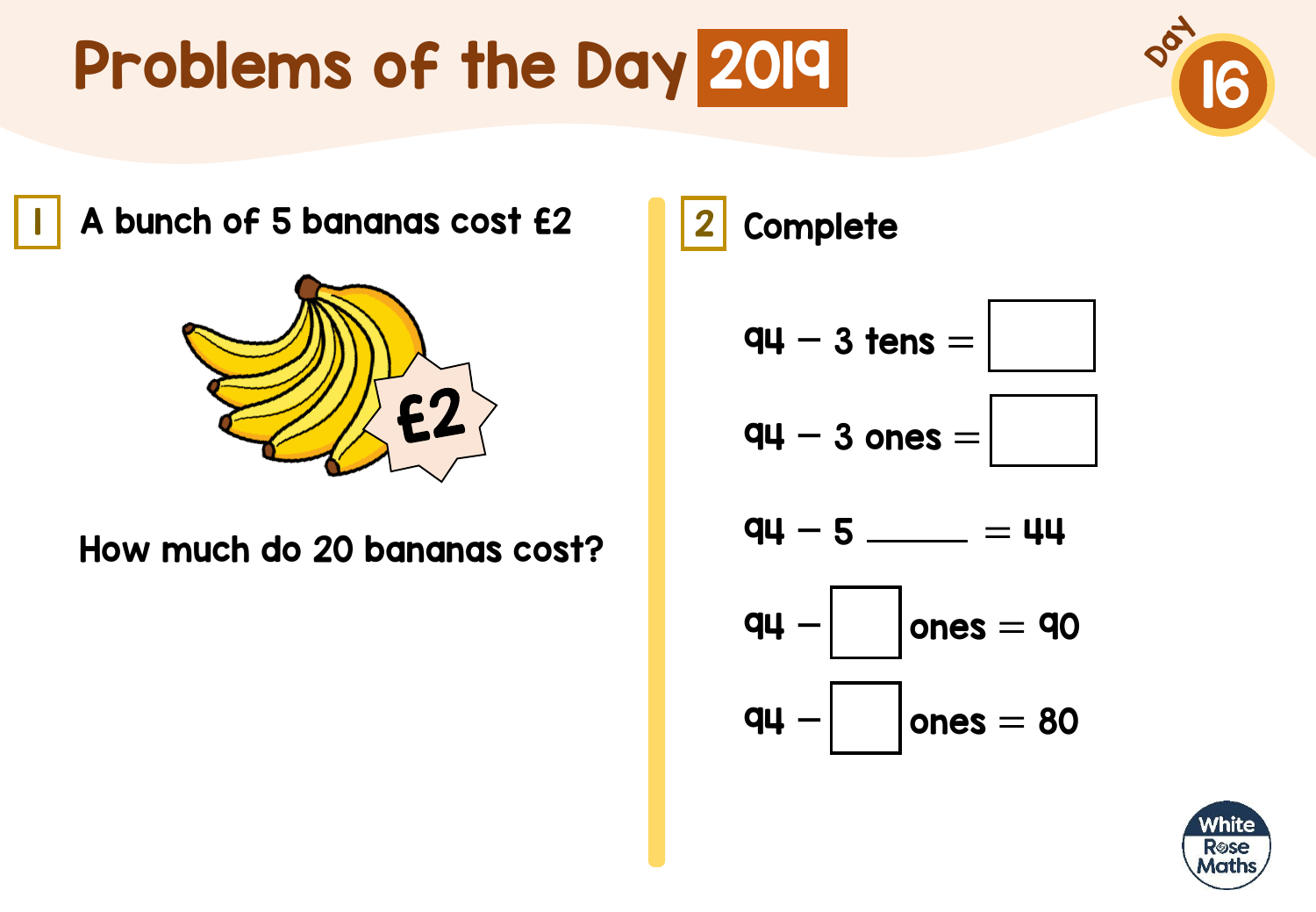

Amy has 20 cubes. 1 2

She makes towers of 3 cubes.



She makes 6 towers.

How many cubes has she left?

A circle is divided into 8 equal parts.



Shade  $\frac{1}{2}$ 2 of the parts red. Shade  $\frac{1}{11}$ 4 of the remaining parts blue.

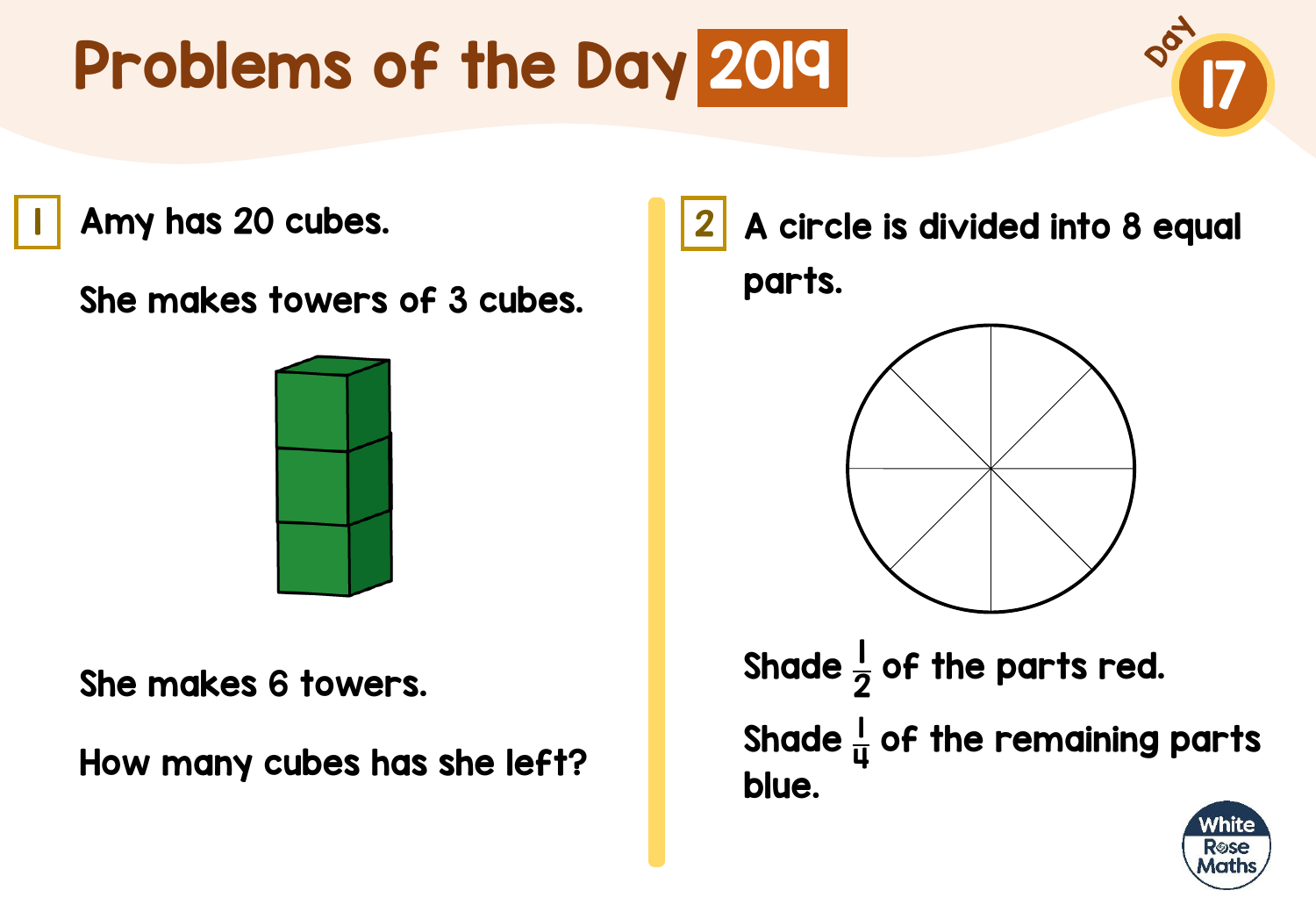

 $\blacksquare$  There are I2 people on a bus.  $\blacksquare$  2



- At the first stop 3 people get off the bus.
- At the second stop 5 people get off the bus and 8 people get on.

How many people are on the bus now?



What is the mass of the weight on the second scale?

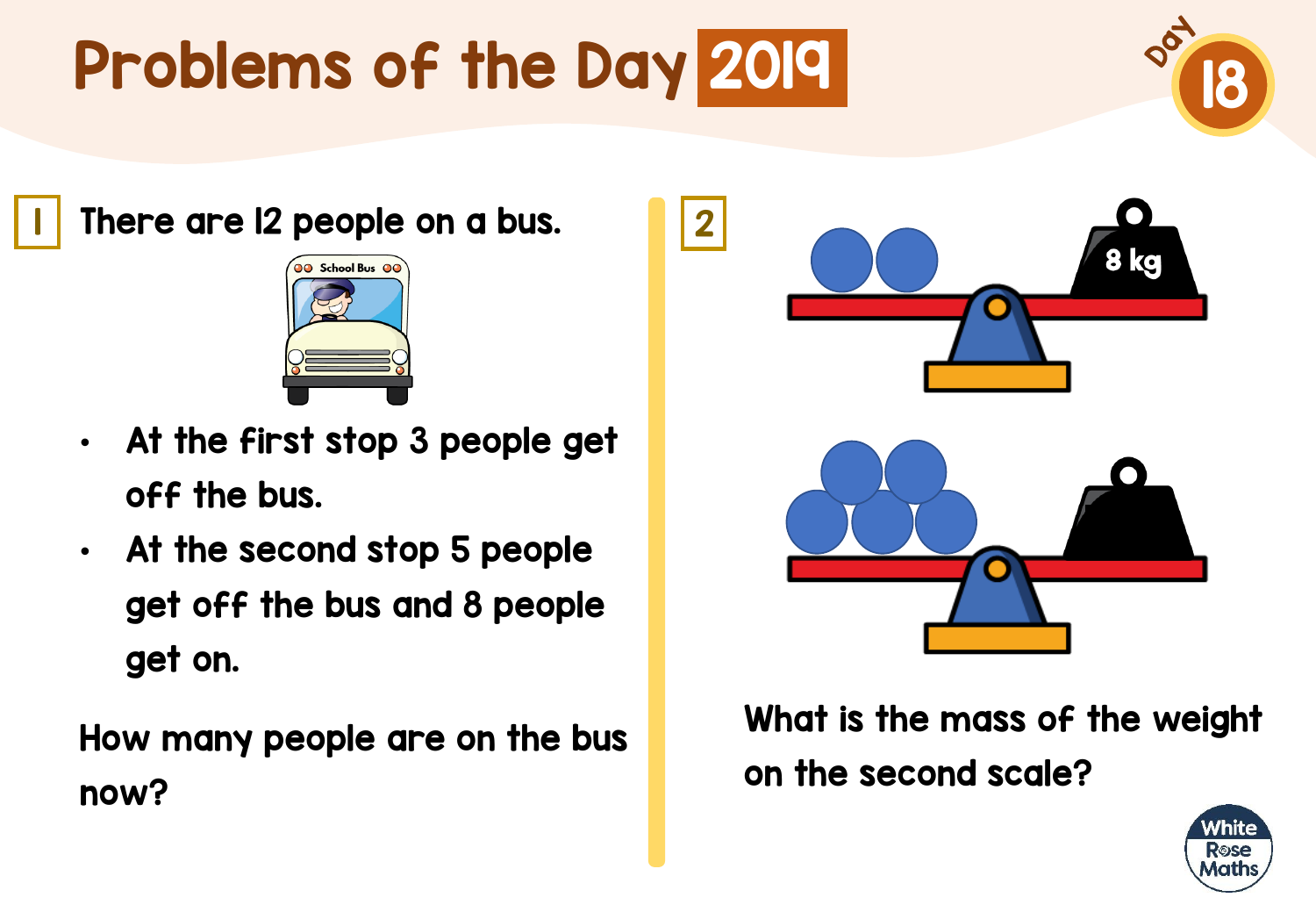

Work out the value of each 1 2 symbol.



$$
\bigcirc + \bigwedge = 20
$$





#### is shared between 4 children.



How much does each child get?